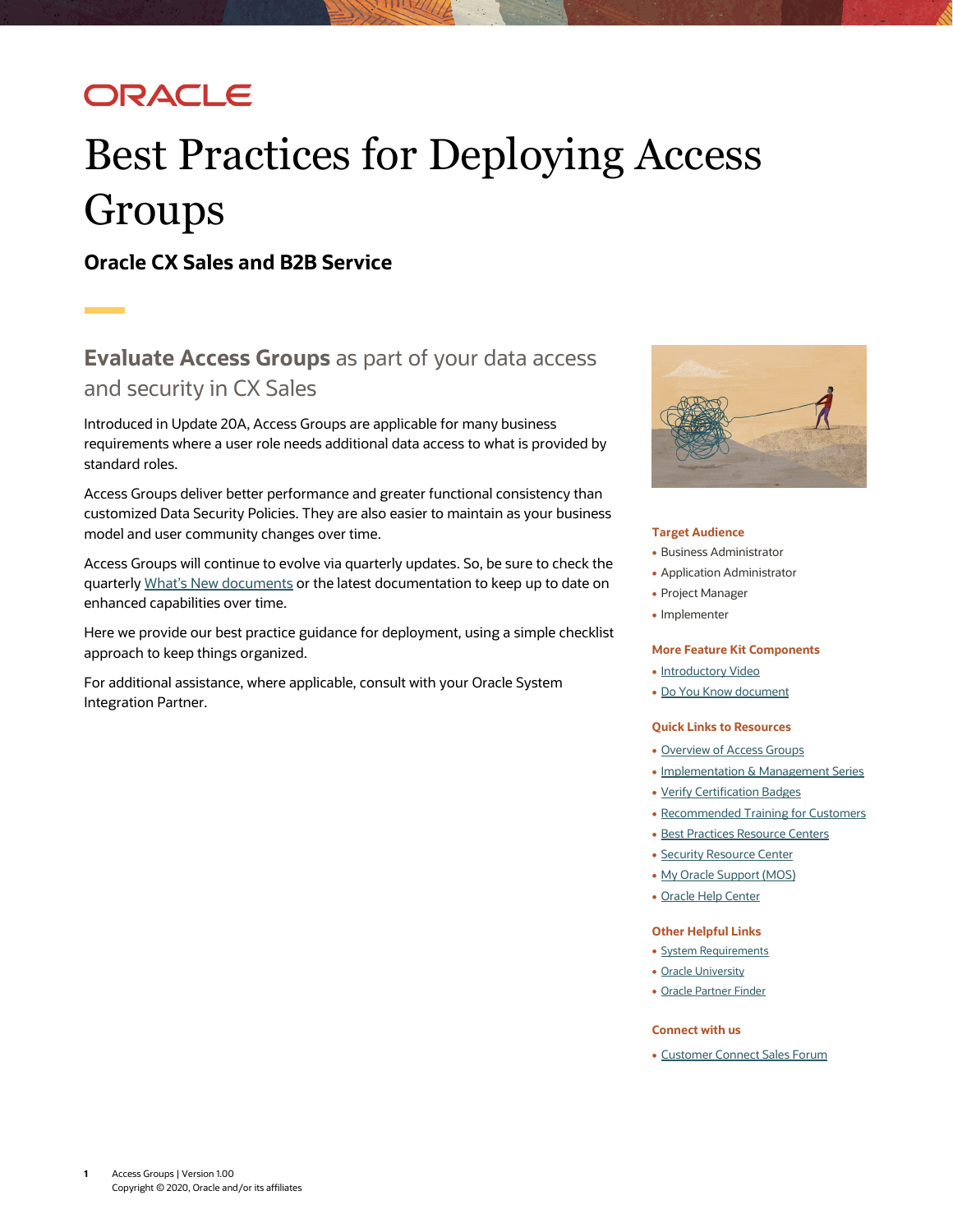### Best Practices for deploying Access Groups

- □ Assess capabilities of Access Groups and match to your business requirements.
	- $\Box$  Review th[e Access Groups chapter](http://www.oracle.com/pls/topic/lookup?ctx=cloud&id=OSCUS3751206) of the Securing CX Sales and B2B Service guide.
	- □ Review th[e Security Reference for CX Sales and B2B Service](https://docs.oracle.com/en/cloud/saas/sales/20b/oaslm/index.html) and Security Reference Spreadsheets (Doc ID [1677508.1\)](https://support.oracle.com/epmos/faces/DocumentDisplay?id=1677508.1) to understand standard Roles and Data Security Policies.
	- **Use the standard Roles and Data Security Policies** where they fit your data access needs.
	- **Use Territory Management** for use cases where you need to
		- $\Box$  use forecasting or quota management functionality,
		- $\Box$  use territory hierarchy and territory based reporting and roll-ups that are different to the reporting resource hierarchy,
		- provide users with access based on hierarchical attributes and named accounts.
		- $\Box$  See th[e Sales Territories and Assignment](http://www.oracle.com/pls/topic/lookup?ctx=cloud&id=FASMC2758312) chapter of the Getting Started with Your Sales Implementation guide for more about Territory Management.
	- **Use Access Groups** for data access requirements other than those supported by standard Data Security Policies or Territory Management
		- Document the data access rules for these requirements. These might be related to Sales Operations or Sales Administration functions, or any sales role that needs additional data access to what is provided by standard roles. Your business model may have its own unique requirements.
		- $\Box$  If new to using Access Groups, select one of your simpler requirements and work through the **implementation flow**. Start simple, prove Access Groups meet your requirement, and then expand to more complex requirements later.
		- Users need the ZCA\_MANAGE\_GROUP\_ACCESS\_PRIV privilege to create and manage access groups. By default, the Sales Administrator job role and the IT Security Manager job role have this privilege.
		- □ Create your Access Groups.
		- □ Add Members to your Groups. Doing this manually to start with will help you understand the Access Group model. Using batch processes and further automation can follow later.
			- $\Box$  Manually add Members to each Access Group using the UI for simple groups with few members.
			- □ Import Access Groups and Access Group Members using Import Management when administering groups with many members.
			- □ Create Access Group Membership Rules for more automated Group Membership administration.
		- □ Create Object Sharing Rules for Access Groups.
			- □ Note: Many commonly used objects are already supported, including Accounts, Contacts, Opportunities, Leads, Activities and Partners. And so are Custom Objects.
			- □ Enable Access Group Security for your Custom Objects using the Security menu for that custom object in Application Composer.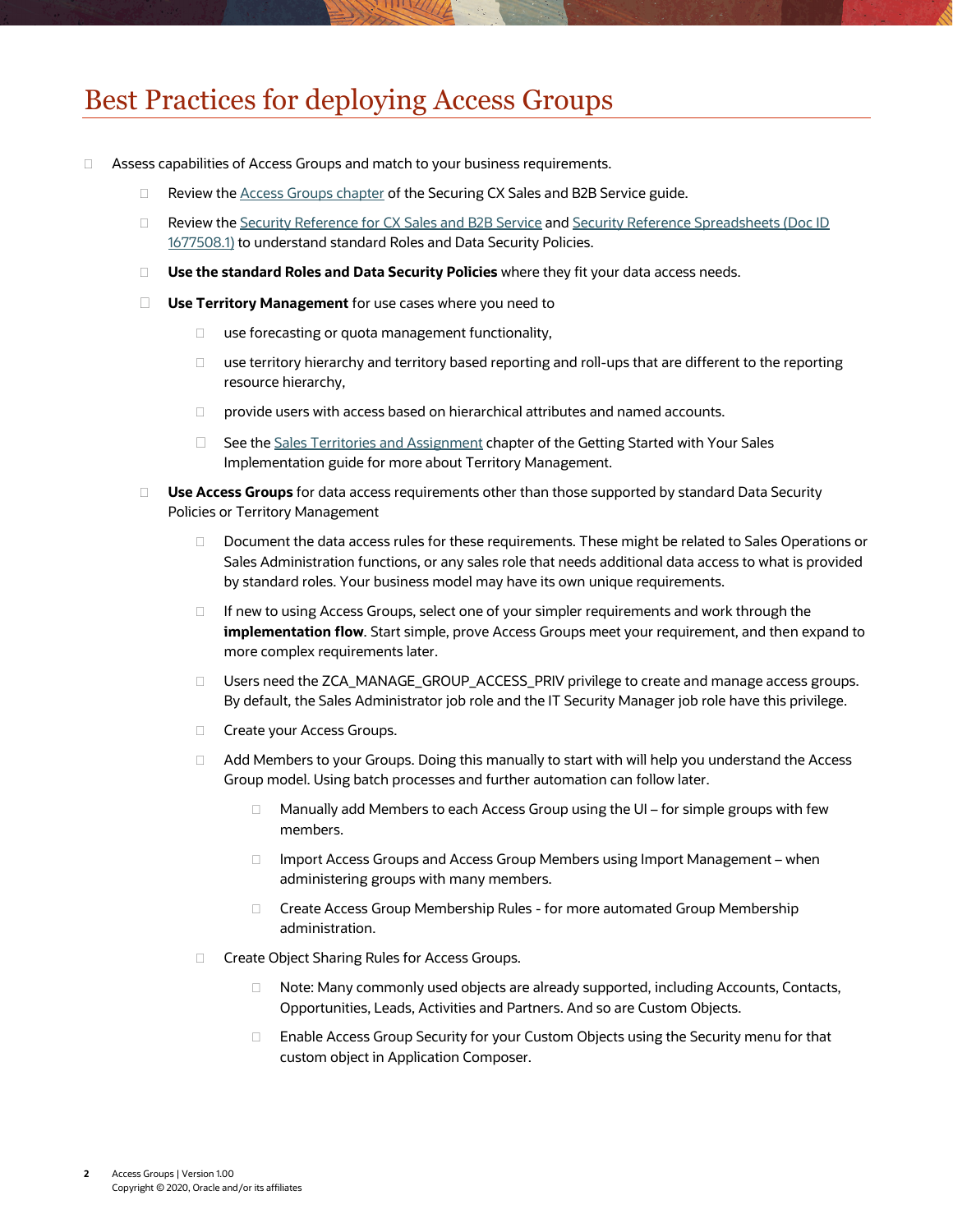- □ Run the "Run Access Group Membership Rules", "Perform Object Sharing Rule Assignment Processing" and "Object Sharing Assignment Job Set" scheduled processes. Follow the documentation for recommended process frequency and schedules.
- Pay attention to the handling of **Functional Privileges**. Per the documentation
	- $\Box$  You can use access groups to give users additional permissions at the data security level. You can't use access groups to provide functional security access privileges. Consider the example of a user assigned a job role which provides the functional privilege to view leads, but not the functional privilege to delete them. If you assign the user to an access group that specifies rules that provide delete lead and view lead data access, the user will be able to view leads but without the delete functional privilege, they still won't be able to delete leads.
- Overall data access is additive when using combinations of Data Security Policies and Access Groups. If the resulting data access is broader than you expected, you may need to remove some Data Security Policies to meet your requirement.
- □ If using Workspace, verify that you can search for data made accessible via Access Groups.
- **Avoid custom Data Security Policies** whenever possible.
	- □ Custom Data Security Policies will not perform as well as Access Groups.
	- $\Box$  Workspace search will not be able to find data made accessible via custom Data Security Policies using custom predicates (SQL).
- **Review your inventory of any custom Data Security Policies** that are configured as part of your CX Sales application. If you have custom Data Security Policies, assess each to see if your business need can be addressed by Access Groups. Remember: Custom Data Security Policies using custom predicates will not apply data access when using Workspace.
	- □ Wherever possible, implement your requirements with Access Groups.
	- □ Remove custom Data Security Policies that have been replaced by use of Access Groups.
- **Monitor Release Readiness** and stay on top of future enhancements to Access Groups.
	- □ Use the [Cloud Application Readiness](https://cloudcustomerconnect.oracle.com/resources/1090b9d4db/summary) page on Customer Connect for links to latest readiness material
	- □ Review past Customer Connect sessions that have included Access Groups
		- □ Sales [20A CX Sales Updates: CDM and Platform](https://cloudcustomerconnect.oracle.com/posts/63d512a067)
		- □ Sales [CX Sales 20B-C Updates for CDM and Platform](https://cloudcustomerconnect.oracle.com/posts/1f62909910)
- As they become available via your Quarterly Updates, reassess and apply **enhancements to Access Groups** capabilities. This may include support for additional data objects and Related Object Security to secure an object using the rules of its related object.
- **Provide your feedback** we'll be listening on th[e Customer Connect Sales Forum](https://cloudcustomerconnect.oracle.com/posts/de95072efb) . Use the "Common: Access Groups" tag if you log and idea for enhancing Access Groups on Ideas Lab.

### Essential Resources:

**[Access Groups chapter](http://www.oracle.com/pls/topic/lookup?ctx=cloud&id=OSCUS3751206) of the Securing CX Sales and B2B Service guide** 

[Security Resource Center](https://support.oracle.com/epmos/faces/DocumentDisplay?id=1609084.1)

[Security Reference for CX Sales and B2B Service](https://docs.oracle.com/pls/topic/lookup?ctx=fa-latest&id=OASLM)

Sales – [20A CX Sales Updates: CDM and Platform](https://cloudcustomerconnect.oracle.com/posts/63d512a067) - Customer Connect Event (December 11, 2019 – Slides 17-20)

Sales – [CX Sales 20B-C Updates for CDM and Platform](https://cloudcustomerconnect.oracle.com/posts/1f62909910) - Customer Connect Event (March 20, 2020 – Slides 32-35)